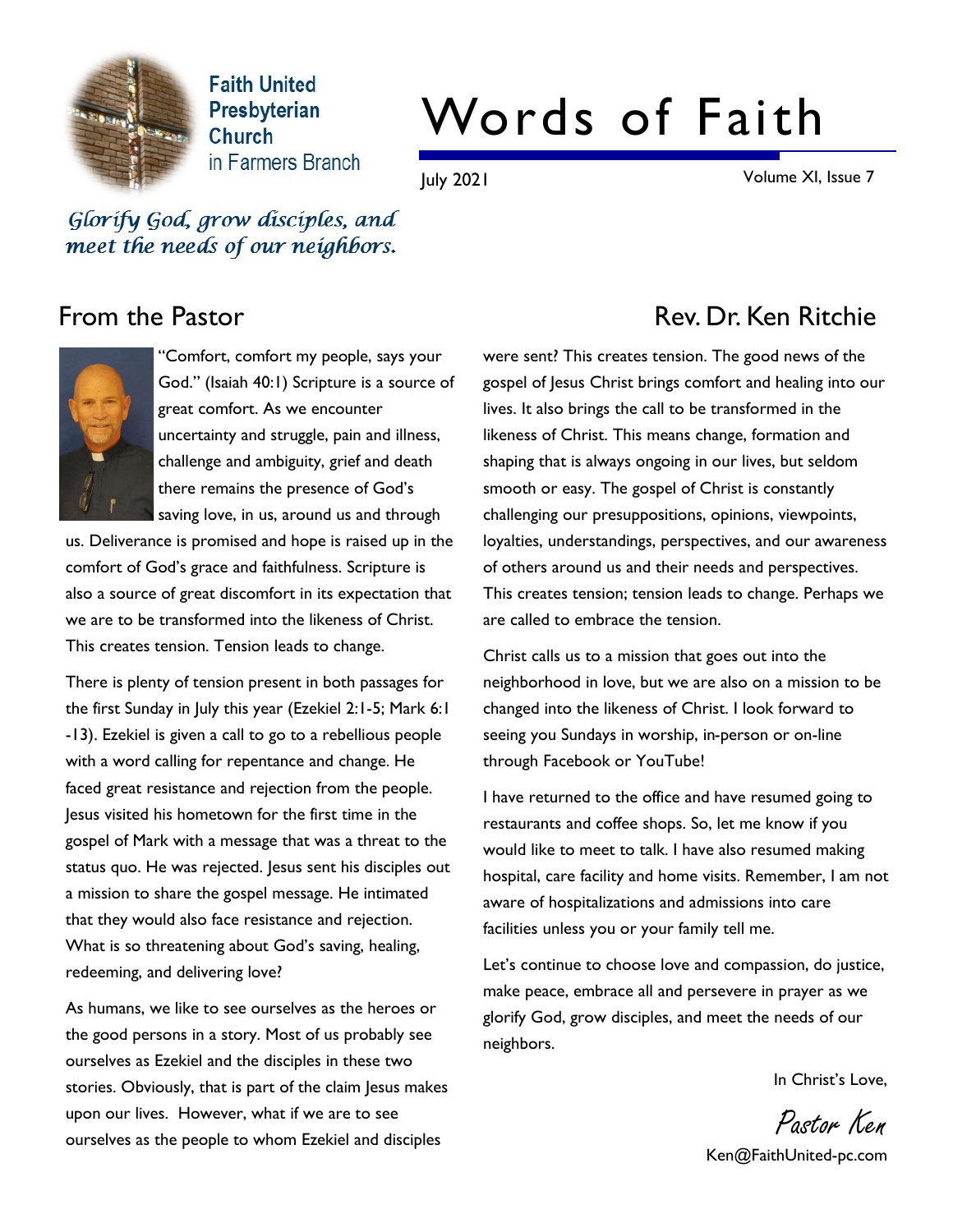

Would you like to be a part of a ministry that makes a real difference in other's lives when they need it most – and in your own? Consider Stephen Ministry. Stephen Ministers are members of our church who provide one-to-one caring ministry to people experiencing life difficulties. Stephen Minister training equips you to do an excellent job. Even if you choose to not become an active Stephen Minister after the training, the training will improve the quality of all of your relationships. Topics include:

- **Listening**
- **Feelings**
- **Confidentiality**
- $\triangleleft$  Maintaining boundaries
- $\bullet$  Providing Christian care
- $\triangleleft$  Crisis theory and practice
- Ministering to people experiencing grief, hospitalization, illness, and more

If you would like to learn more about Stephen Ministry at our church, contact one of the following people. Training classes will be forming for the Fall soon.

| Pastor Ken Ritchie | 972-249-6666 |
|--------------------|--------------|
| Nancy Smith        | 214-725-0715 |
| Linda Laclede      | 214-686-1519 |

## Weekly Bible Study class Rich Lewis Rich Lewis

The class is currently led by Rich Lewis. They continue their study of the Gospel of Luke and have returned to their classroom. Since there is limited fellowship opportunities before worship they currently meet from 9:45 until 10:45. On July 4 and 11 they will look at chapters 16-19. The class will not meet on July 18 and 25 or on August 1. They will meet again on August 8. Rich looks forward to seeing you soon.

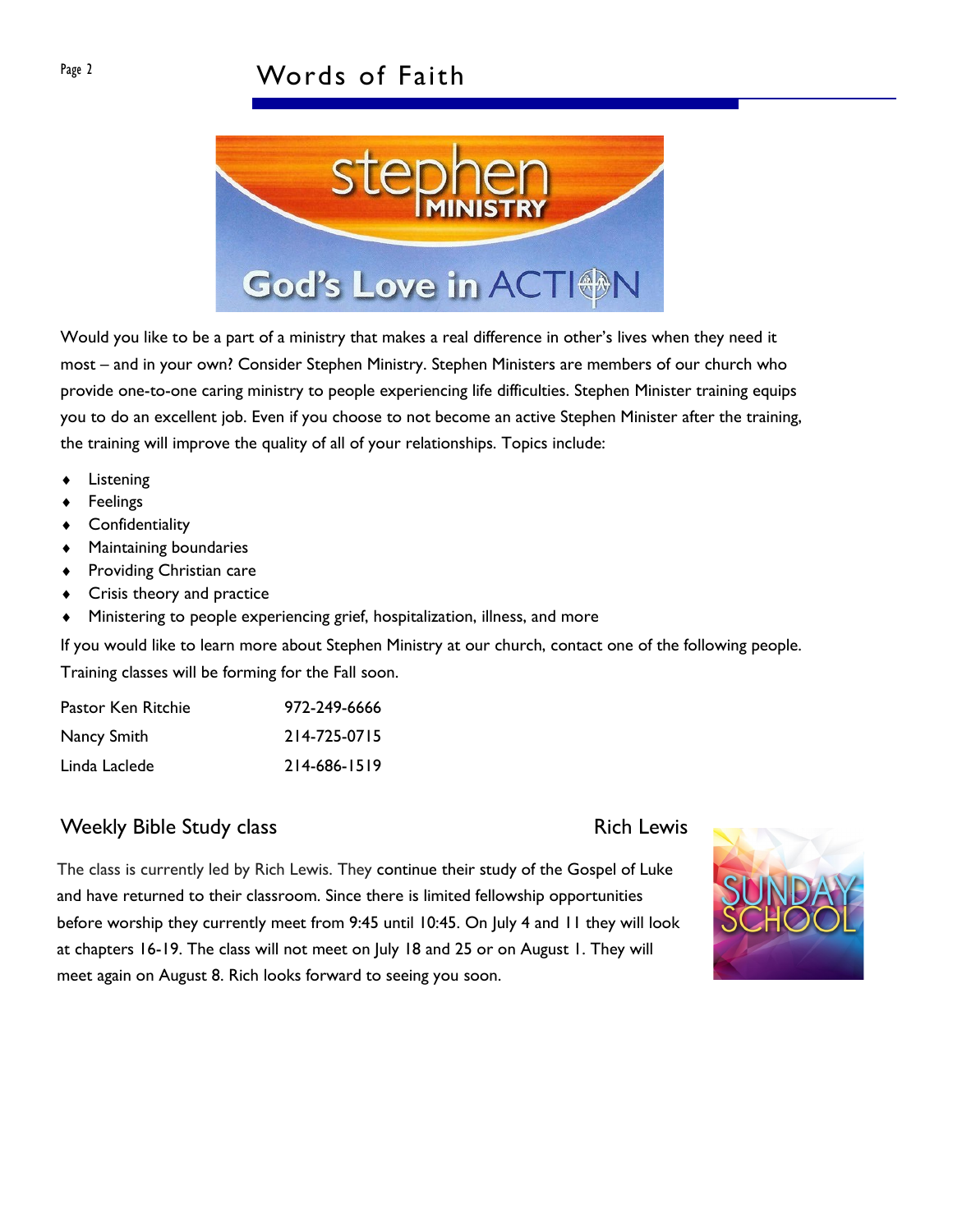# Happy Birthday!

### July 1

- $*$  Amanda Norman
- $*$  Cameron Rodriguez
- July 5
- \* Gerry Shotswell

### July 6

**\* Alison Meier** 

### July 7

¯ Andrew West



### Homebound or Recovering:

- Linda Fehmel (Frank's niece)
- © Charley Rae Furrh (Terri Russell's cousin)
- © Freddie Simmons

# **Outreach & Evangelism Controllering Controllering Controllering Controllering Controllering Controllering Controllering Controllering Controllering Controllering Controllering Controllering Controllering Controllering Con**

be posted the second week in July.

Beginning in July we will be collecting school supplies for Chapel Hill Preparatory. A list of the needed supplies will

\* George Walker July 15 \* Mark Saiter July 17  $*$  Samantha Burkham Dale Durcholtz ¯ Irene Simpson

July 10

# July 25

- ¯ Nancy Bond ¯ Doris Newton
- July 26
- ¯ Barbara Stein July 28
- \* Robin Laclede
- July 29 **\*** Ken Ritchie
- 
- Next newsletter is August 2021. Deadline for articles, Friday, July 23. Contact church office or Brenda Swindle via email to submit articles.

# Prayers for:

- Dale Durcholz
- Kathie Heffler
- Roger Jones
- Mike Jones
- © George & Mozelle Mills
- Barbara Stein
- © Dennis Van Deventer